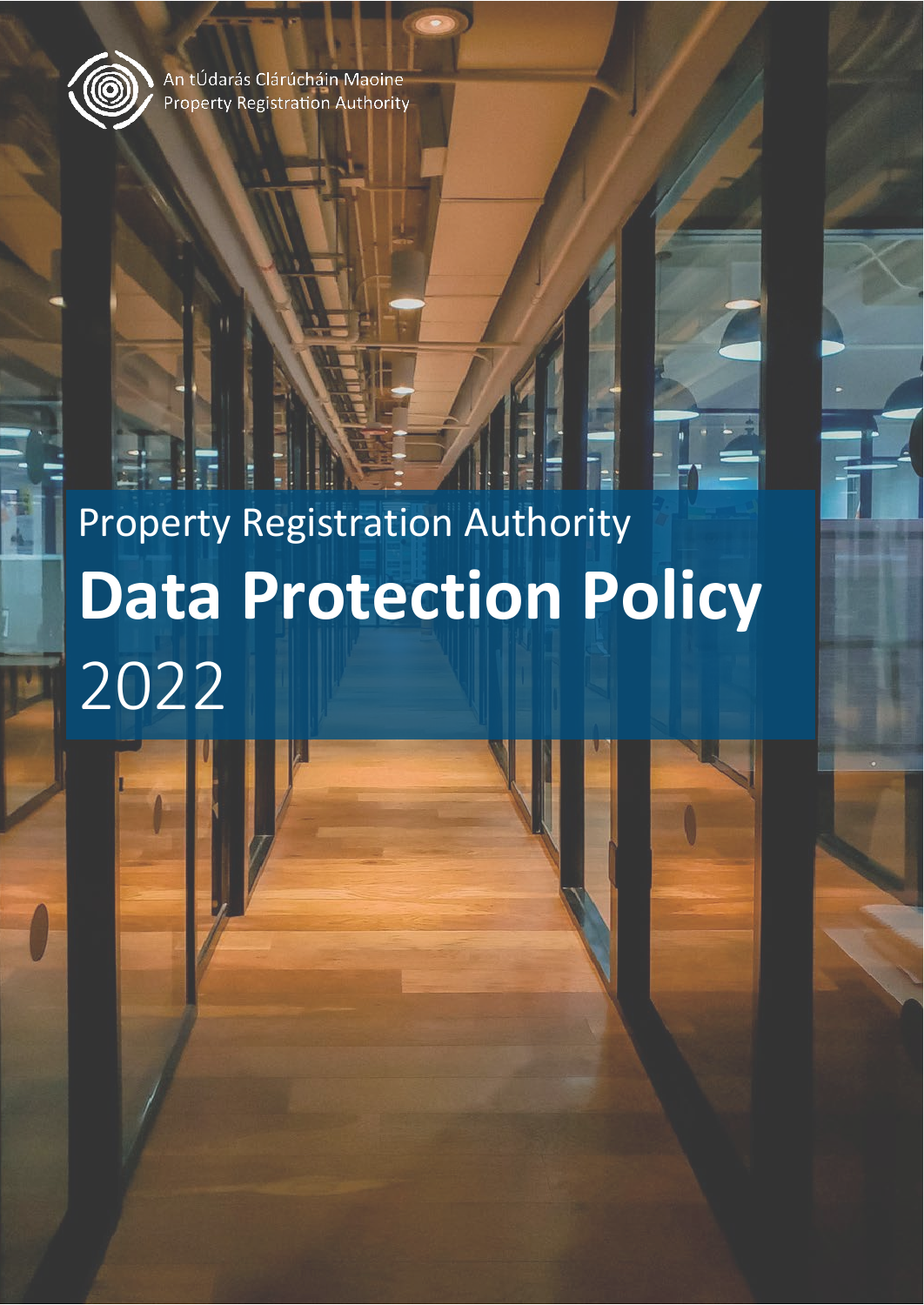# Contents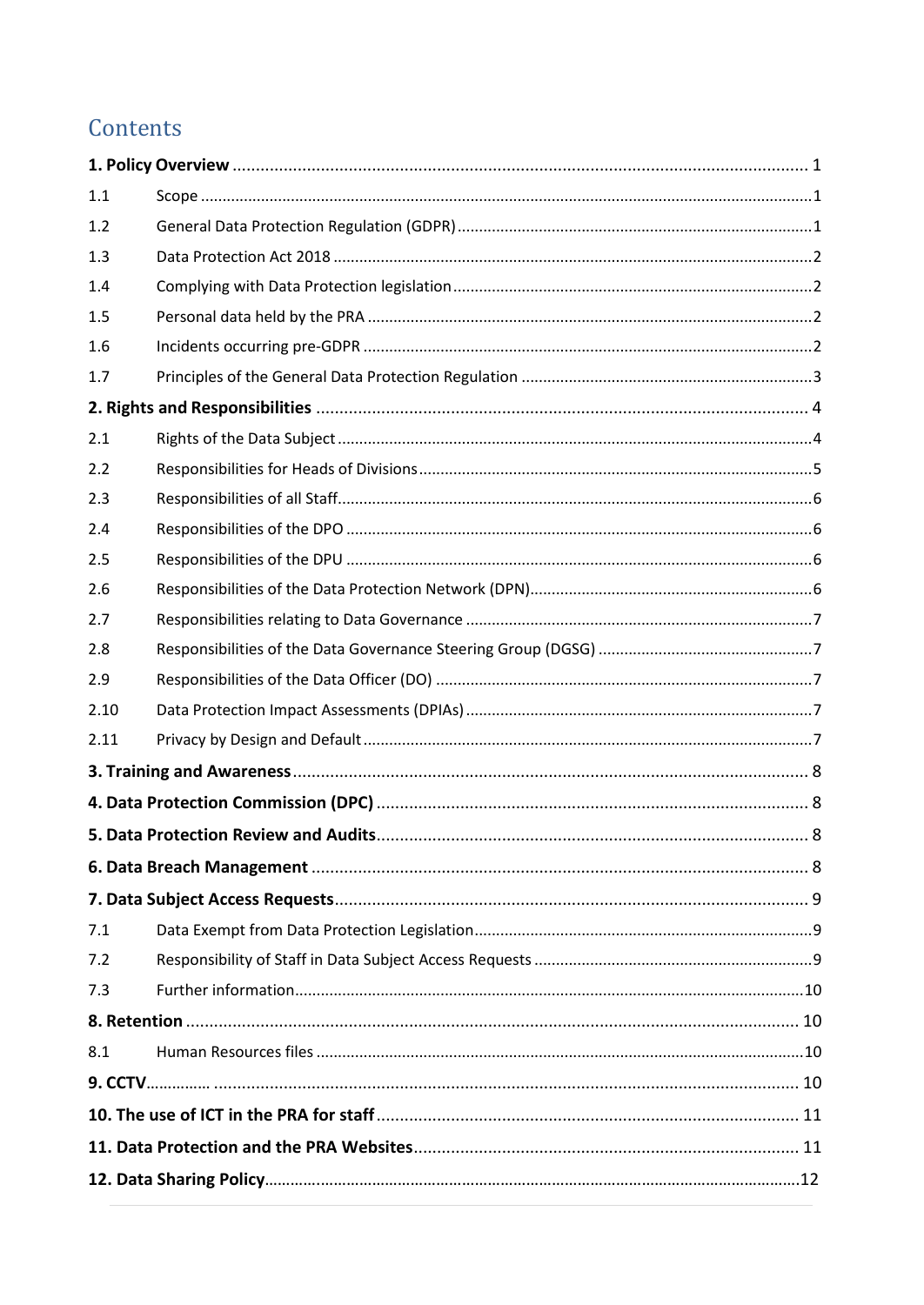| Name of Document            | Property Registration Authority - Data Protection Policy 2022  |
|-----------------------------|----------------------------------------------------------------|
| <b>Owner of Document</b>    | <b>Data Protection Unit</b>                                    |
| Approved by                 | <b>Management Board</b>                                        |
| Date of Approval            | 13/01/2022                                                     |
| <b>Date of Amendments</b>   | 16/05/2022                                                     |
| <b>Nature of Amendments</b> | Minor changes, primarily to reflect records management updates |
| Date of Formal Review       | Q3 2023                                                        |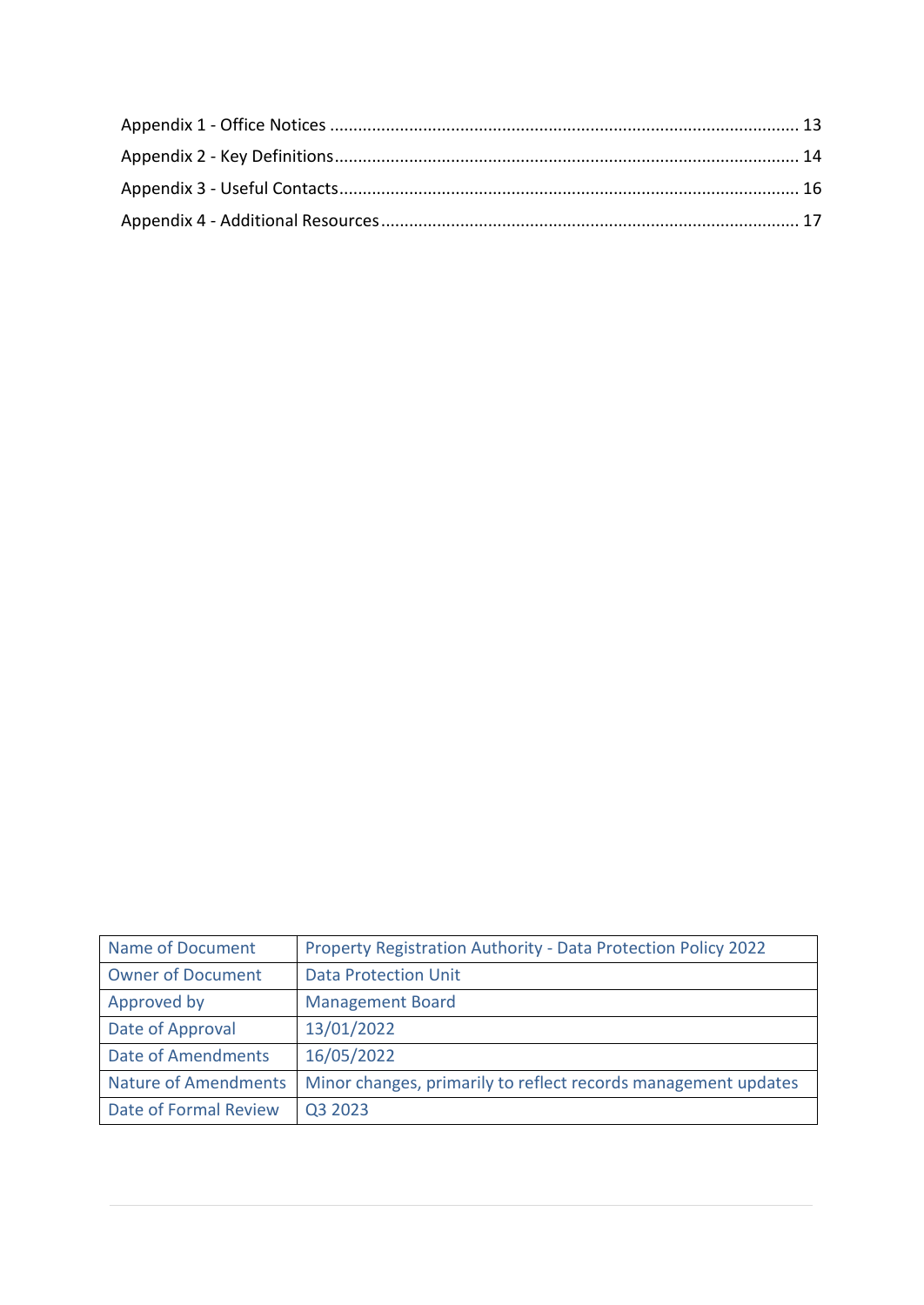## <span id="page-3-0"></span>**1. Policy Overview**



The Property Registration Authority is committed to Data Protection and the safeguarding of the rights of all individuals (the Authority's staff and customers) to privacy and integrity in relation to the processing of their personal data.

This Data Protection Policy is a living document which is subject to change and should be read in conjunction with the [PRA's Data Protection Strategy](http://opra/download/strategy_and_corporate/data_management/Data-Protection-Strategy-2018.pdf) and the [PRA's Data Strategy.](http://opra/wp-content/uploads/2021/04/PRA-Data-Strategy-2021-2023.pdf) This Policy will be reviewed regularly in light of any legislative or other relevant developments. It will also be subject to comprehensive, formal review every 18 months.

Data Protection is the manner in which we safeguard the right to privacy of our customers and staff and the manner in which this personal data is processed. Personal data means data relating to a living individual who is or can be identified either from the data or from the data in conjunction with other information that is in, or is likely to come into, the possession of the data controller. The definition is also technology neutral. It does not matter how the personal data is stored – on paper, on an IT system, on a CCTV system etc. The Data Protection Policy, as set out below, provides guidance on the administration of personal data across the PRA.

#### <span id="page-3-1"></span>1.1 Scope

The Policy covers personal data and special categories of personal data, held in both manual / hard copy and automated / electronic formats, (as defined by Article 4 of the GDPR) held by the PRA in relation to data subjects. Personal data and special categories of personal data will be treated with equal care by the PRA and will be referred to as 'Personal Data' in this Policy, unless specifically stated otherwise.

#### <span id="page-3-2"></span>1.2 General Data Protection Regulation (GDPR)

The GDPR requires organisations to be more transparent about how they process individuals' data and to ensure that the processing has a legal basis. There are six different legal bases on which personal data may be processed:

- 1. Consent.
- 2. Contract.
- 3. Legal obligation.
- 4. To protect the vital interests of the data subject or of another.
- 5. Task carried out in the public interest or in the exercise of official authority vested in the controller.
- 6. Legitimate interest.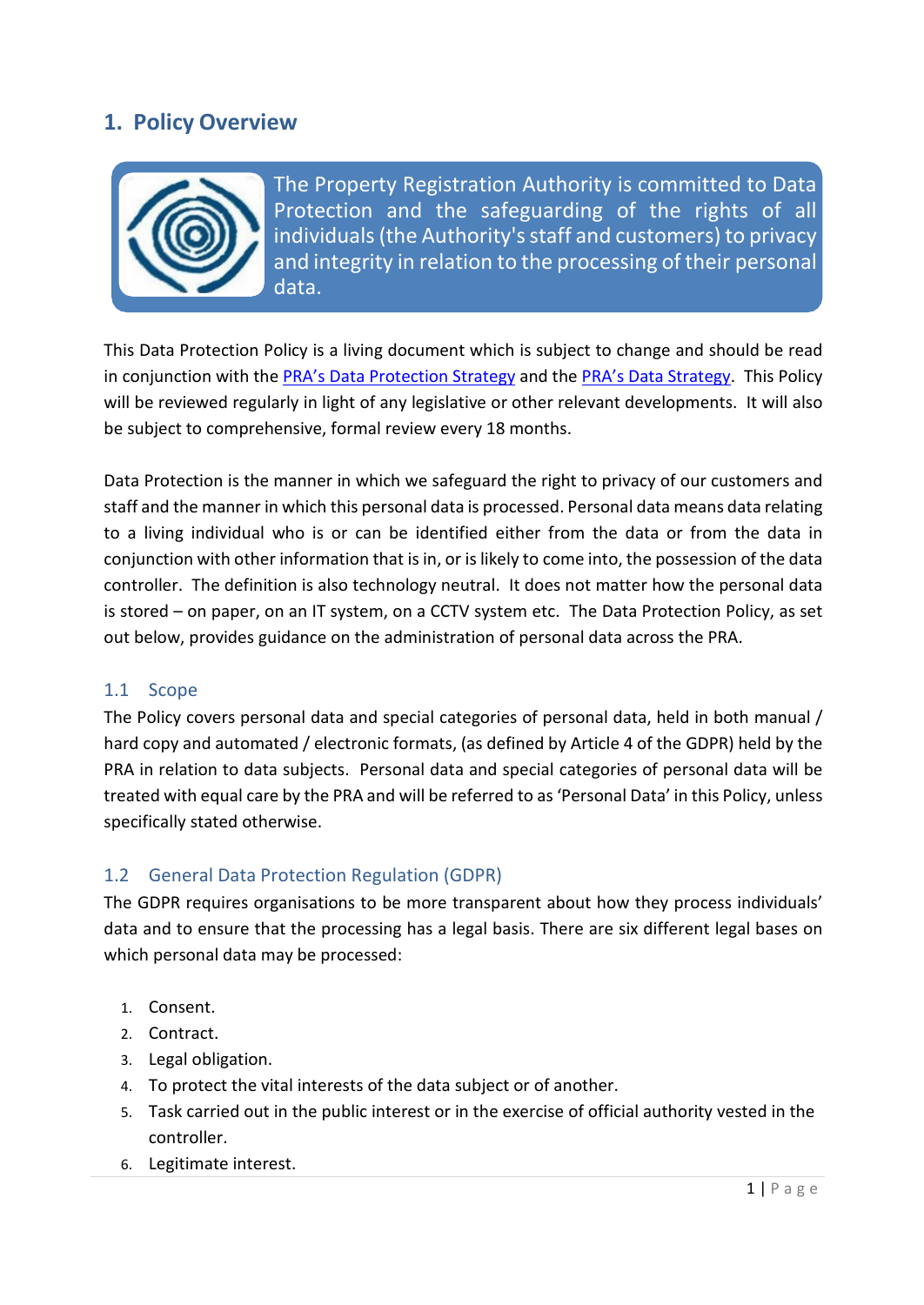As a public body, the PRA has a legal obligation to fulfil its statutory function and, as such, processing of customer data is for the purposes of completing, and also maintaining, the public Land Register under th[e Registration of Title Act 1964,](https://www.prai.ie/download/information/Legislation/Acts%20of%20the%20Oireachtas/Registration%20of%20Title%20Act%201964.pdf) [Registration of Deeds and Title Act 2006,](https://www.prai.ie/download/information/Legislation/Acts%20of%20the%20Oireachtas/Registration%20of%20Deeds%20and%20Title%20Act%202006.pdf) and the [Land and Conveyancing Law Reform Act 2009.](https://www.prai.ie/download/information/Legislation/Acts%20of%20the%20Oireachtas/Land%20and%20Conveyancing%20Law%20Reform%20Act%202009.pdf) The Land Registration is also governed by the [Land Registration](https://www.prai.ie/category/information/lr-rules/) Rules 2012, [Land Registration \(Fees\) Order 2012.](https://www.prai.ie/download/information/Legislation/Statutory%20Instruments/S.I.%20380%20of%202012.pdf)

The GDPR seeks to ensure that organisations consider how the data is used, put control measures in place to mitigate the risk of breaches and document how such breaches are to be managed to minimise the effect it may have on the data subject(s).

#### <span id="page-4-0"></span>1.3 Data Protection Act 2018

From 25th May 2018, all processing of personal data and the protection of data subject rights fall under the EU regulation (The GDPR). The Data Protection Act 2018 incorporates Ireland's national implementation measures required under the GDPR and created a new regulatory framework for the enforcement of Data Protection laws in Ireland. Organisations must comply with both pieces of legislation.

#### <span id="page-4-1"></span>1.4 Complying with Data Protection legislation

Data Protection legislation applies whether you are working in the office, blended working or remote working. Data Protection is a key issue with remote working in the PRA, in particular regarding the risks involved in potential removal of hard copy documents from the PRA buildings.

For any blended working or remote working operations, Data Protection Impact Assessments (DPIAs) should be carried out for proposed new projects/initiatives or changes in procedure.

Please note that DPIAs should be carried out regardless of the working regimes, be it working in the office, blended working or full remote working.

#### <span id="page-4-2"></span>1.5 Personal data held by the PRA

The PRA collects personal data of customers only for purposes of completing and maintaining the public (National) Land Register. Personal data includes, but is not limited to, names, addresses, lodging party and applicant details. There may also be some official documents held at the point of registration, such as bank details, affidavits, correspondence, application forms etc.

#### <span id="page-4-3"></span>1.6 Incidents occurring pre-GDPR

Incidents occurring before the implementation of the GDPR will be assessed under the Data Protection Acts 1988 and 2003.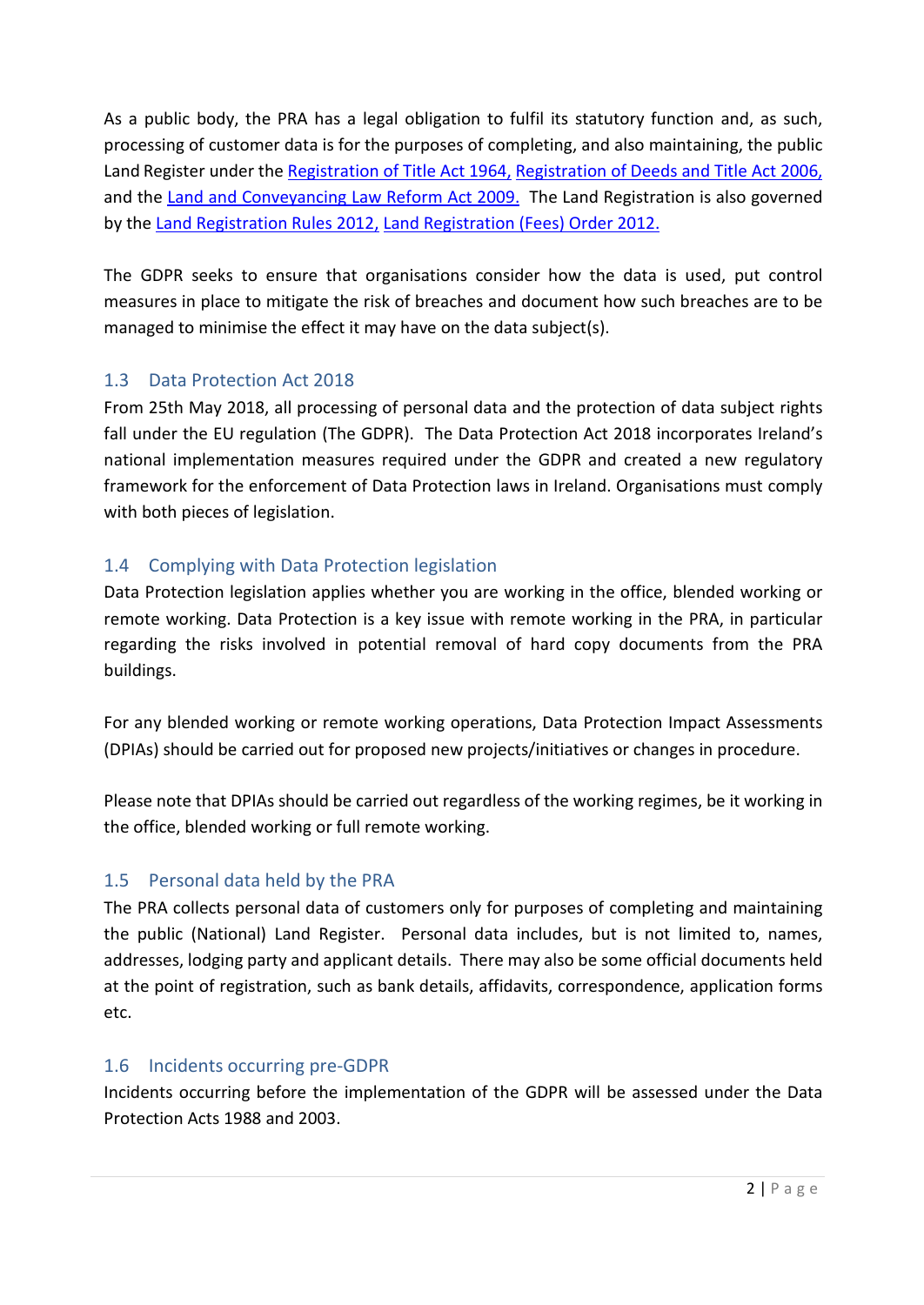#### <span id="page-5-0"></span>1.7 Principles of the General Data Protection Regulation

The principles, as set out in the GDPR, are binding on the PRA as a data controller and any failure to observe them is a breach of Data Protection legislation. It is the responsibility of every staff member to follow all of the principles. The policies and procedures in the PRA are designed to ensure compliance with the following principles:

- Personal data shall be processed **lawfully, fairly and in a transparent manner** in relation to the data subject ('lawfulness, fairness and transparency').
- Personal data shall be collected for **specified, explicit and legitimate purposes** and not further processed in a manner that is incompatible with those purposes; further processing for archiving purposes in the public interest, scientific or historical research purposes or statistical purposes shall, in accordance with Article 89(1), not be considered to be incompatible with the initial purposes ('purpose limitation').
- Personal data shall be **adequate, relevant and limited to what is necessary** in relation to the purposes for which they are processed ('data minimisation').
- Personal data shall be **accurate and, where necessary, kept up to date**; every reasonable step must be taken to ensure that personal data that are inaccurate, having regard to the purposes for which they are processed, are erased or rectified without delay ('accuracy').
- Personal data shall be **kept in a form which permits identification of data subjects for no longer than is necessary** for the purposes for which the personal data are processed; personal data may be stored for longer periods insofar as the personal data will be processed solely for archiving purposes in the public interest, scientific or historical research purposes or statistical purposes in accordance with Article 89(1) subject to implementation of the appropriate technical and organisational measures required by this Regulation in order to safeguard the rights and freedoms of the data subject ('storage limitation').
- Personal data shall be **processed in a manner that ensures appropriate security of the personal data,** including protection against unauthorised or unlawful processing and against accidental loss, destruction or damage, using appropriate technical or organisational measures ('integrity and confidentiality').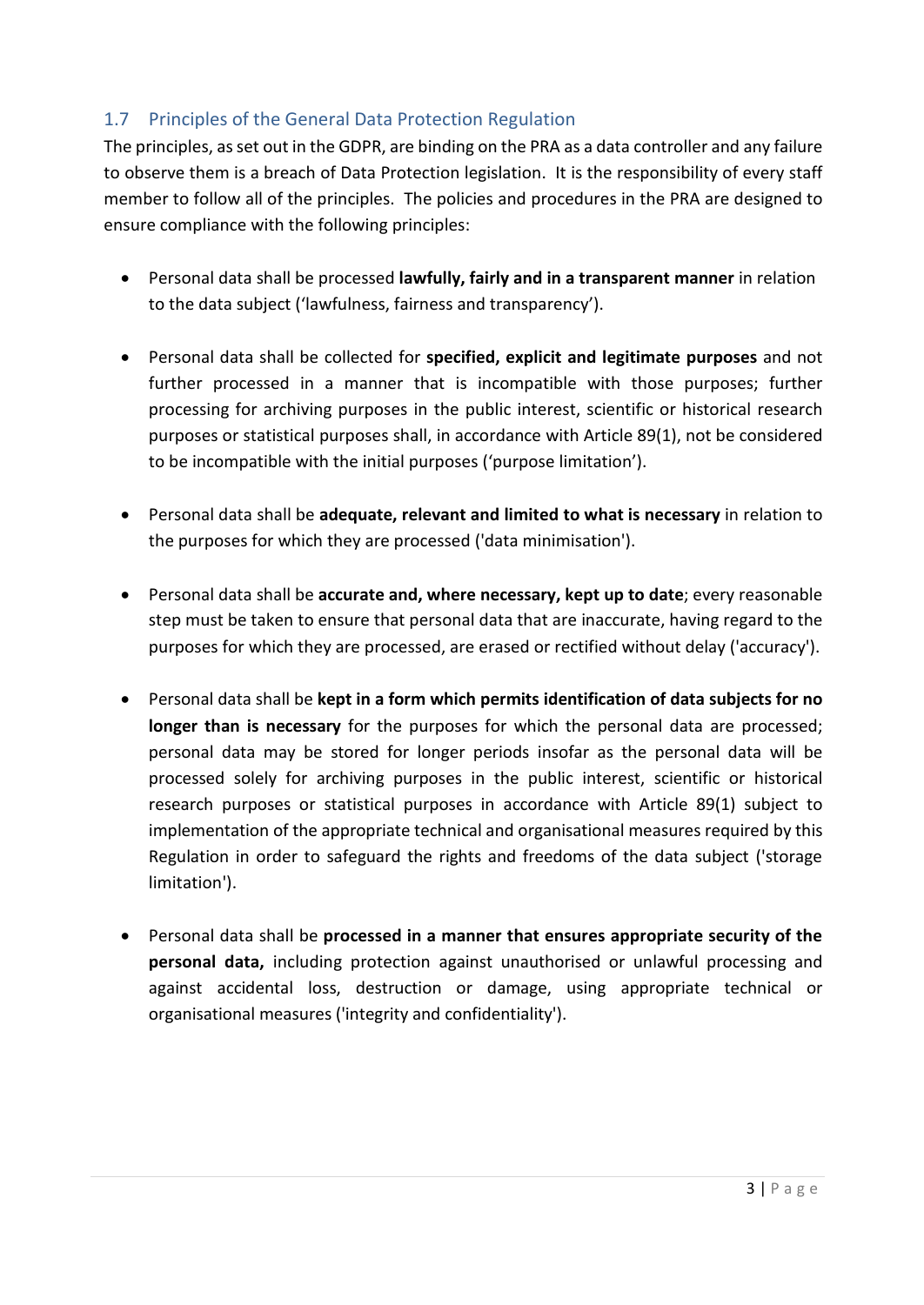# <span id="page-6-0"></span>**2. Rights and Responsibilities**

#### <span id="page-6-1"></span>2.1 Rights of the Data Subject

A data subject has the right to obtain a copy, clearly explained, of any personal data relating to him or her kept on computer or held in manual format in a relevant filing system. This right applies to staff and to customers of the PRA. Data subject rights are enforced through Articles 15-22 of the GDPR which are set out below:

#### • **Right of access by the data subject (Article 15)**

Data subjects have the right to access the data that the PRA holds on them. To do so, an application form should be submitted along with proof of identity (ID) and address so that it may be authenticated. Where an access request is being refused by the PRA, the reasons for the refusal will be outlined to the data subject (see [Subject Access Request](http://opra/subject-access-request-ip-cs-office-notice-7-of-2018/)  [Office Notice\)](http://opra/subject-access-request-ip-cs-office-notice-7-of-2018/).

#### • **Right to rectification (Article 16)**

The PRA makes every effort to ensure that the personal data of data subjects is accurate and up to date. However, if a data subject believes that their personal data is not accurate or relevant they can contact the PRA's [Data Protection Unit](mailto:dataprotectionunit@prai.ie) (DPU). They should set out clearly the personal data involved and the reasons why they consider it to be inaccurate. The PRA will either amend the data without undue delay or explain to the data subject why we will not do so.

#### • **Right to erasure (right to be forgotten) (Article 17)**

Data subjects have the right, in certain circumstances, to have their data erased or no longer processed. However, this right cannot interfere with the statutory functions of the PRA. Should a data subject wish to have their data erased, they should email the [DPU](mailto:dataprotectionunit@prai.ie) and the request will be considered. They should set out clearly the personal data involved and the reasons why they consider that the data should be erased. The PRA will either grant the request without undue delay or explain why it will not do so.

#### • **Right to restriction of processing (Article 18)**

In certain circumstances a data subject has the right to request that the PRA restricts processing of their personal data. However, this right cannot interfere with the statutory function of the PRA. Data subjects may apply either in writing or by email to the [DPU](mailto:dataprotectionunit@prai.ie) so that the request may be considered. Data subjectsshould clearly set out the personal data involved and the reasons why they consider processing should be restricted. The PRA will either grant the request without undue delay or explain why it will not do so.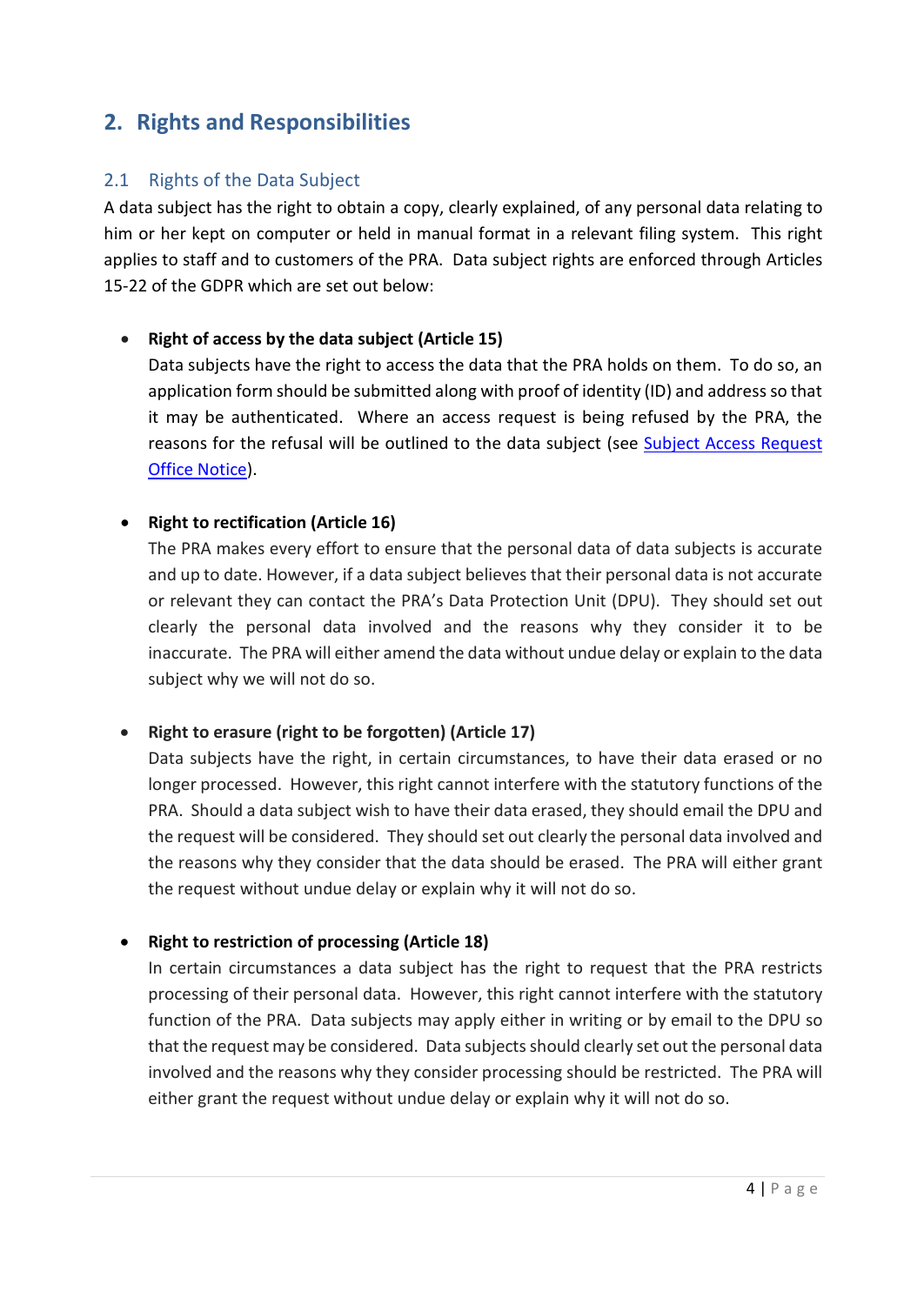### • **Notification obligation regarding rectification or erasure of personal data or restriction of processing (Article 19)**

Access to the public Land Register is available through the PRA's online application, [landdirect.ie,](https://www.landdirect.ie/) or by application to one of its public counters, or by post to the PRA offices. Such information is subject to change as the Land Register and Register of Deeds are dynamic and constantly changing records. Where feasible, changes including rectification, erasure of personal data or restriction of processing will be notified to the relevant parties.

#### • **Right to data portability (Article 20)**

Data subjects have the right to data portability unless it applies to processing necessary for the performance of a task carried out in the public interest or in the exercise of official authority vested in the controller.

#### • **Right to object (Article 21)**

Data subjects have the right to object to certain processing, unless the processing is carried out for the performance of a task undertaken for reasons of public interest or in the exercise of official authority vested in the controller. Where such an objection is received, the PRA will assess each case on its merits. Data subjects also have the right to object to direct marketing. On occasion, the PRA has reason to communicate with its customers via email. Such emails are only issued to customers who have actively opted in to receive them and who may at any time choose to opt out.

#### • **Automated individual decision-making, including profiling (Article 22)**

Data subjects have the right not to be subject to a decision based solely on automated processing, including profiling which produces legal effects concerning them or significantly affecting them. Applications for registration submitted to the PRA are not subject to automated processing.

The PRA takes Data Protection very seriously and will endeavour to ensure that a data subject's personal data is protected at every stage. However, a data subject has the right to query and or complain either through the Data Protection Officer (DPO) or Data Protection Commission (DPC). The data subject will be informed of their right to bring their complaint to the DPC and their contact details.

#### <span id="page-7-0"></span>2.2 Responsibilities for Heads of Divisions

Heads of Divisions are responsible for ensuring implementation of the Policy in their respective Divisions and will, if required, need to be able to demonstrate implementation to the DPO.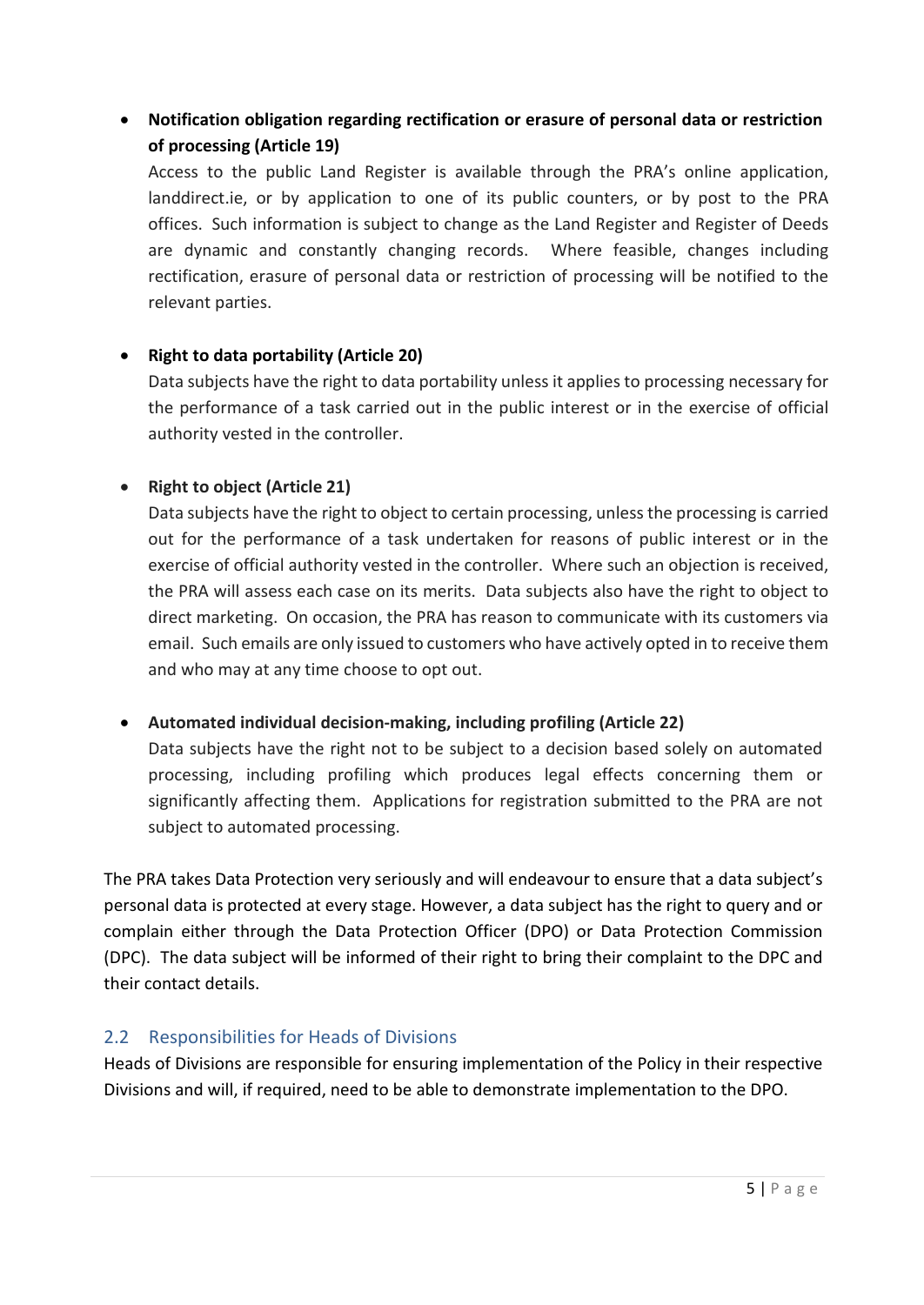#### <span id="page-8-0"></span>2.3 Responsibilities of all Staff

All members of staff have been made aware of their responsibility to ensure that personal data is kept safe and secure against unauthorised access, alteration, disclosure or disposal of personal data. All staff should review the relevant Office Notices and any queries should, in the first instance, be directed to the Data Protection Administrator. Staff must also comply with the provision of information, where requested, for Data Subject Access Requests.

#### <span id="page-8-1"></span>2.4 Responsibilities of the DPO

Under the GDPR, specific rules are applicable to public sector bodies including the mandatory designation of a DPO. The DPO in the PRA is responsible for:

- Monitoring compliance with Data Protection legislation and ensuring that all obligations are met to safeguard the rights of customers and staff.
- Overseeing the functions of the DPU and providing guidance.
- Acting as a contact point and providing cooperation with the DPC.
- Reporting to the Management Board and the CEO on Data Protection matters.

#### <span id="page-8-2"></span>2.5 Responsibilities of the DPU

In addition to the appointment of the DPO, the DPU was established in 2017 and now forms part of the Quality and Compliance Division. The DPU manages Data Protection in the PRA, as well as having a wider Data Governance role in the PRA. The DPU has responsibility for:

- Monitoring that all Data Protection policies, Strategies and Office Notices relating to Data Protection/Governance are reviewed and updated on a regular basis.
- Providing advice where requested as regards the Data Protection Impact Assessments and monitoring that such assessments are completed to an appropriate standard.
- Investigating Data Breaches.
- Processing Data Subject Access Requests.
- Ensuring that Bulk Data applications are compliant with the PRA's requirements and appropriate for processing.
- Providing advice on Data Protection matters from staff, board members and other stakeholders.
- Monitoring that the Record of Processing Activity (ROPA) is updated regularly.

#### <span id="page-8-3"></span>2.6 Responsibilities of the Data Protection Network (DPN)

To assist the DPU in its work, and to ensure effective communication between the DPU and all of the divisions in the PRA, a DPN has also been established. This network comprises representatives from all areas of the PRA and is instrumental in assisting the DPU with mapping the processes around personal data in the PRA and identifying and mitigating the risks associated with thoseprocesses.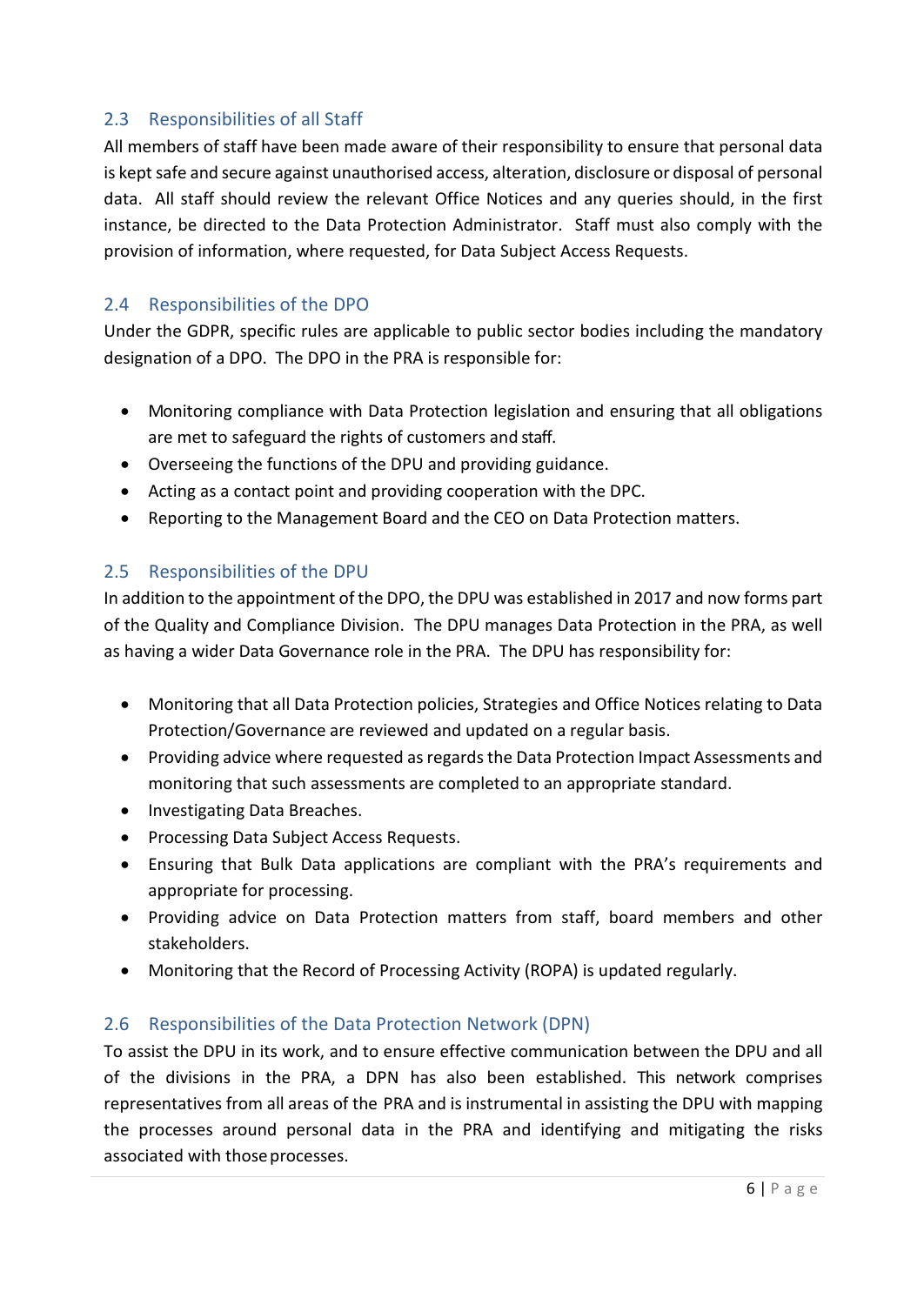#### <span id="page-9-0"></span>2.7 Responsibilities relating to Data Governance

In addition to responsibilities relating to data privacy and protection, there is a wider context for data management and governance in the PRA. This data governance remit incorporates the PRA's role as guardian and steward of the data entrusted to us from customers, as well the maintenance and protection of the public Land Register, other records and archives. The PRA's approach to data governance is encapsulated in its [Data Governance Principles.](http://opra/download/strategy_and_corporate/data_management/Data-Governance-Principles-2020.pdf) Further details of the PRA's approach to, and ambition for, its data can be seen in the [PRA's Data Strategy.](http://opra/wp-content/uploads/2021/04/PRA-Data-Strategy-2021-2023.pdf)

#### <span id="page-9-1"></span>2.8 Responsibilities of the Data Governance Steering Group (DGSG)

The PRA's DGSG was established in 2019 and comprises representatives with particular responsibilities for data management across a range of functions. It has a key role in providing oversight to how the PRA manages its data, as well as driving adherence to best practice and data governance principles across the organisation. The group drafted the new PRA's Data Strategy and continue to work through the actions as set out in the Data Strategy.

#### <span id="page-9-2"></span>2.9 Responsibilities of the Data Officer (DO)

The Data Governance Unit (part of the OGCIO) have established a network of Data Officers (DO) across the public service. The DO role was created in order to ensure that Public Service bodies can manage and share data in line with their legislative responsibilities under the Data Sharing and Governance Act 2019. The DO will play a role in managing Data Sharing Agreements (DSAs) in the PRA and will ensure the PRA adheres to the new rules and processes for data sharing.

#### <span id="page-9-3"></span>2.10 Data Protection Impact Assessments (DPIAs)

As set out in the PRA's **Project Management Policy**, all projects require a DPIA to be completed, as well as other initiatives and changes where data is involved. Project Managers are encouraged to engage early in the life cycle of a project so that any Data Protection issues can be resolved and where required, changes made to the project plan to insure compliance. Heads of Function, Project Sponsors and Project Managers working on projects involving personal data should consult with the DPU as necessary.

#### <span id="page-9-4"></span>2.11 Privacy by Design and Default

The PRA has embedded data privacy features and data privacy enhancing technologies directly into the design of projects at an early stage by the requirement to carry out a DPIA on any change that impacts the way that it processes personal data. This helps to ensure better and more costeffective protection for individual data privacy.

Data Protection by default involves making choices to implement processing that is the minimum necessary by default to achieve the desired objective. Specifically the amount of personal data collected, the extent of processing, the period of retention and who has access to the data will all be reviewed at an early stage.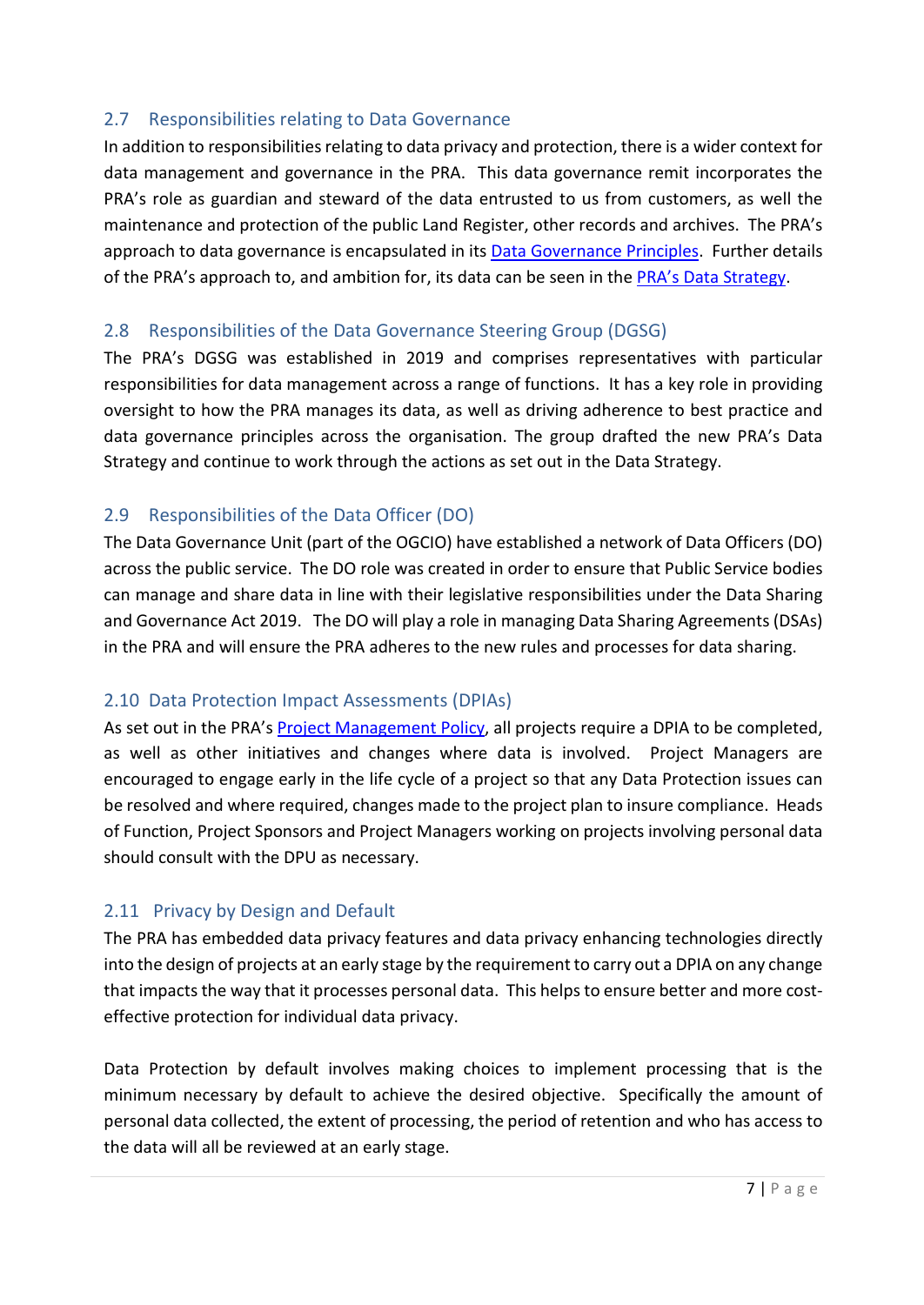## <span id="page-10-0"></span>**3. Training and Awareness**

The DPU has responsibility for raising awareness of the PRA's obligations under the legislation and provides a number of avenues for staff to stay informed of the policies and procedures in place to protect the rights of both colleagues and customers. The channels for this awareness raising include mandatory staff information sessions, mandatory online training courses for all staff, monthly updates in bulletins, posts on the PRA's 'Rainbow' channels, specific emails, posters and intranet banners on an on-going basis. Other channels will also be used as appropriate.

# <span id="page-10-1"></span>**4. Data Protection Commission (DPC)**

The DPC is responsible for upholding the rights of individuals and enforcing the obligations upon data controllers. Members of the Commission (Commissioners for Data Protection) are appointed by Government, but the Commission is independent in the exercise of its functions. Individuals who feel their rights are being infringed can make a formal complaint to the Commission. The matter will be investigated and the necessary steps will be taken to resolve it.

Further information on the DPC can be found at [www.dataprotection.ie.](http://www.dataprotection.ie/)

Data Protection Commission 21 Fitzwilliam Square South Dublin 2 D02 RD28 Ireland

## <span id="page-10-2"></span>**5. Data Protection Review and Audits**

The DPU, in the course of its duties and/or at the request of the DPO, may carry out a review and/or audit in a particular area, function or location of the PRA to ensure ongoing compliance with Data Protection legislation.

The DPC may also carry out a review or audit of the PRA at any stage.

The PRA's approach to GDPR and Data Protection is also subject to audit by Internal Audit or 'Quality and Compliance' Audit, and any findings may give rise to revision of this policy.

## <span id="page-10-3"></span>**6. Data Breach Management**

Under Article 85 of the GDPR, organisations are obliged to notify the supervisory authority within 72 hours of becoming aware of a breach and to minimise the material or non-material damage caused to the data subject(s) affected. It is therefore important that staff notify the DPU immediately upon the potential occurrence of a breach so that it may be investigated appropriately. Please refer to the PRA's Breach Management Policy on the Data Protection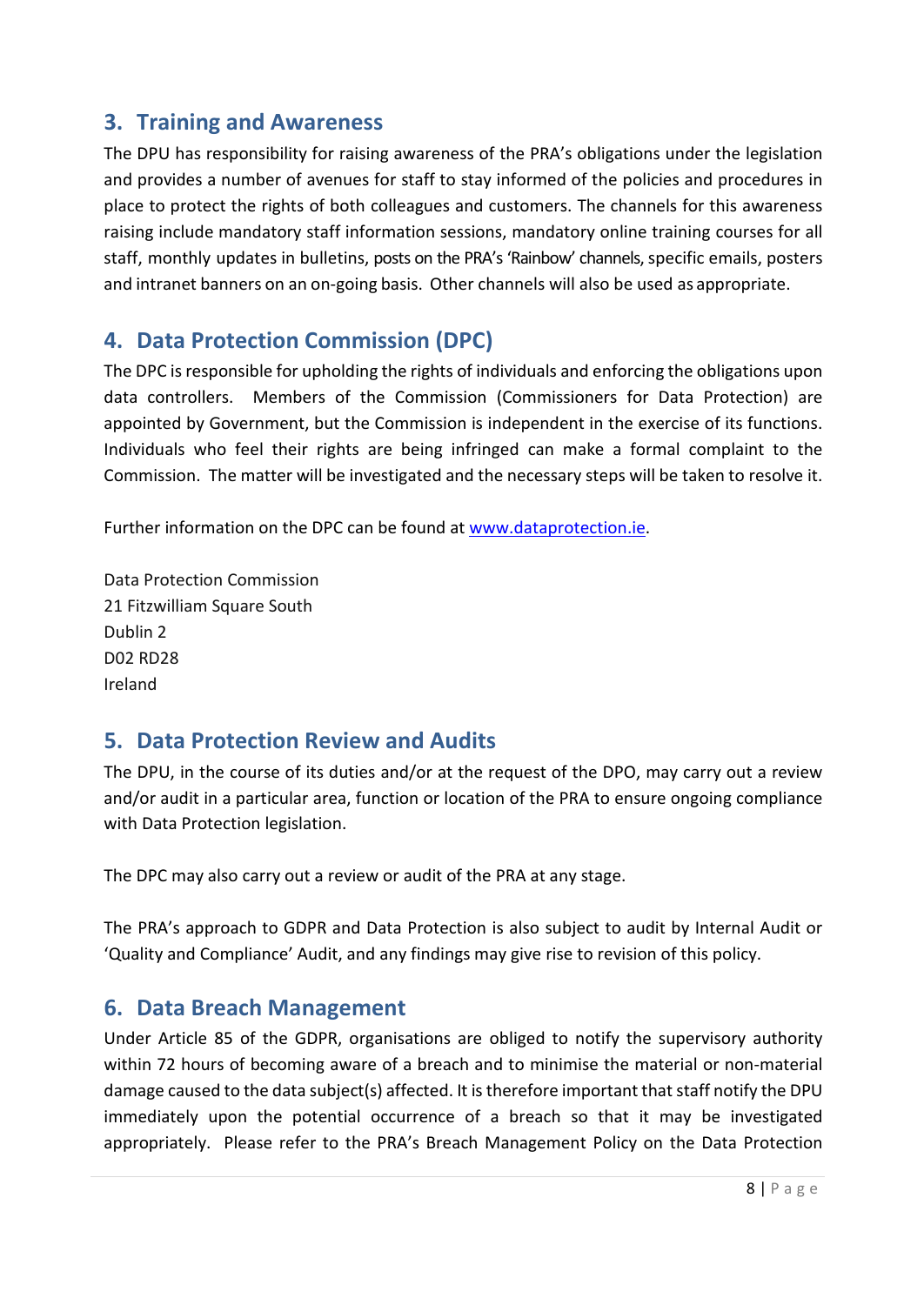page, [http://opra/strategycorporate/data-management/data-protection/f](http://opra/strategycorporate/data-management/data-protection/)or further details.

# <span id="page-11-0"></span>**7. Data Subject Access Requests**

Under Article 15 of the GDPR, data subjects have a right to access their personal data and to be informed of the type of data held. A Data Subject Access Request can be made in writing (e- mail or written letter) addressed to the Data Protection Administrator, Property Registration Authority, Chancery Street, Dublin 7 (e-mail[: DataProtectionUnit@prai.ie,](mailto:DataProtectionUnit@prai.ie) "Data Subject Access Request" should be quoted in the subject header).

Staff requests for personal data access may go directly to the DPU or to Local HR, and should include reference to their personnel number.

#### <span id="page-11-1"></span>7.1 Data Exempt from Data Protection Legislation

There are certain documents which may not be included in a subject access request reply, such as:

#### • **Folios and Maps which form part of the Public Register**

The Irish Land Register is a public record and any person, as provided for under Rule 165 of the Land Registration Rules 2012, may inspect the folios and maps, on payment of the prescribed fees. In this regard, Data Protection legislation, as provided for under Section 60(7)(m) of the Data Protection Act 2018, does not apply to the data contained in the folio given that the land register is a public register.

#### • **Completed Applications for Registration – Instruments**

Access to Land Registry Instruments is governed by Rule 159 of the Land Registration Rules 2012 and, therefore, access to an Instrument (i.e. documents lodged in respect of a completed application for registration) cannot be granted under Data Protection legislation as part of a Data Subject Access Request.

#### • **Court Registered files**

All records created in relation to court proceedings are considered court records and therefore fall solely under the control of the courts. Accordingly, it is a matter for the Judge to decide whether, and in what format, access to the record is to be provided.

#### <span id="page-11-2"></span>7.2 Responsibility of Staff in Data Subject Access Requests

Staff must ensure that if they receive a Data Subject Access Request, it is sent directly to the DPU [\(DataProtectionUnit@prai.ie\)](mailto:DataProtectionUnit@prai.ie) for the attention of the Data Protection Administrator, so that it can be completed within the required timeframe.

Staff should assist in requests for documents as soon as possible so that the Data Protection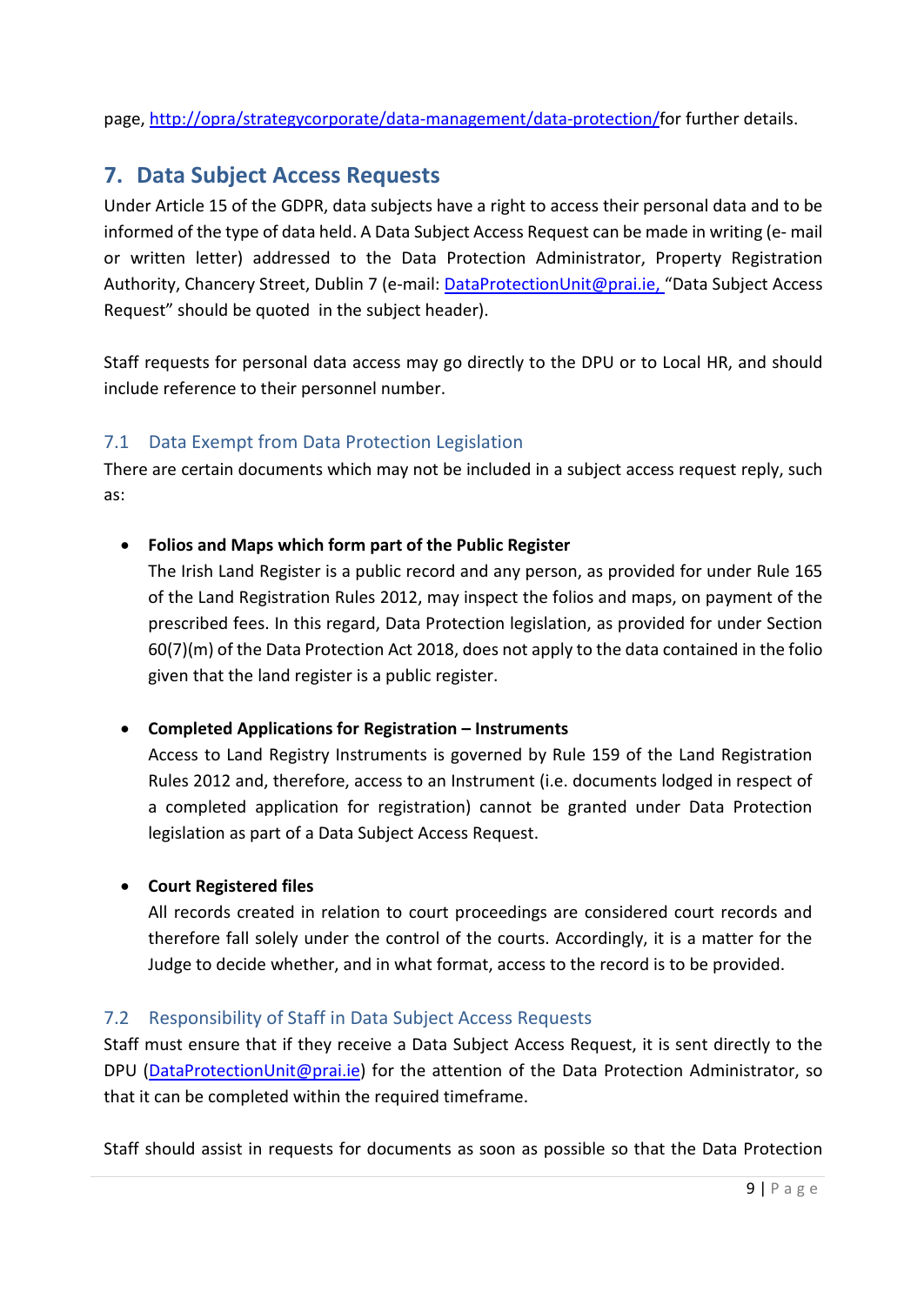Administrator can meet the one month turnaround target. A two month extension is available under Article 12, sub section 3 of the GDPR for requests that are complex or voluminous. In this instance, the data subject should still be informed within one month and an explanation should be provided as to why the extension is required. Any delay in the completion of the Data Subject Access Request could result in a sanction from the DPC which could take the form of an administrative fine (amongst others).

#### <span id="page-12-0"></span>7.3 Further information

Officers should be professional and objective in the type of language used in the course of their work – particularly in relation to personal data. As a basic rule of thumb, you should not use any expression/comment in an e-mail, (including internal e-mail), written letter, on IM systems (Rainbow and Starleaf), in memos etc. that you would not wish to have released to an individual as part of his/her personal data under a Data Subject Access Request or that you would not wish to see appearing in the public media as a result of an FOI request.

Please refer to the [Subject Access Request Office Notice](http://opra/subject-access-request-ip-cs-office-notice-7-of-2018/) for further details.

#### <span id="page-12-1"></span>**8. Retention**

Documents submitted for the purposes of registering a property are subject to Rule 152(3) and held indefinitely as they form part of the Public Register.

Other documents, such as copy folios and copy instruments may be disposed of in line with the PRA's Record Retention Schedule and following the PRA's Disposal Procedures. Approval for disposal must be given by the PRA Records Manager and the Certifying Officer.

#### <span id="page-12-2"></span>8.1 Human Resources files

Local HR retains both hardcopy and electronic Personnel files. These personnel files are to be held for the lifetime of the staff member and their surviving beneficiaries and then may be disposed of according to the retention schedule. For staff members that transfer to other Government Departments, Local HR will forward on the hardcopy personnel files to the Local HR in the transferring Department.

In general, line managers should not hold documents relating to staff in hardcopy or electronically. Records relating to staff such as sick leave, flexi leave etc. should be processed through HR Shared Services.

## <span id="page-12-3"></span>**9. CCTV**

Please note that CCTV (closed-circuit television) is used in the premises of the PRA for the purposes of ensuring the security of the premises, records or other property and to capture images of intruders or of individuals damaging property, interfering with PRA property or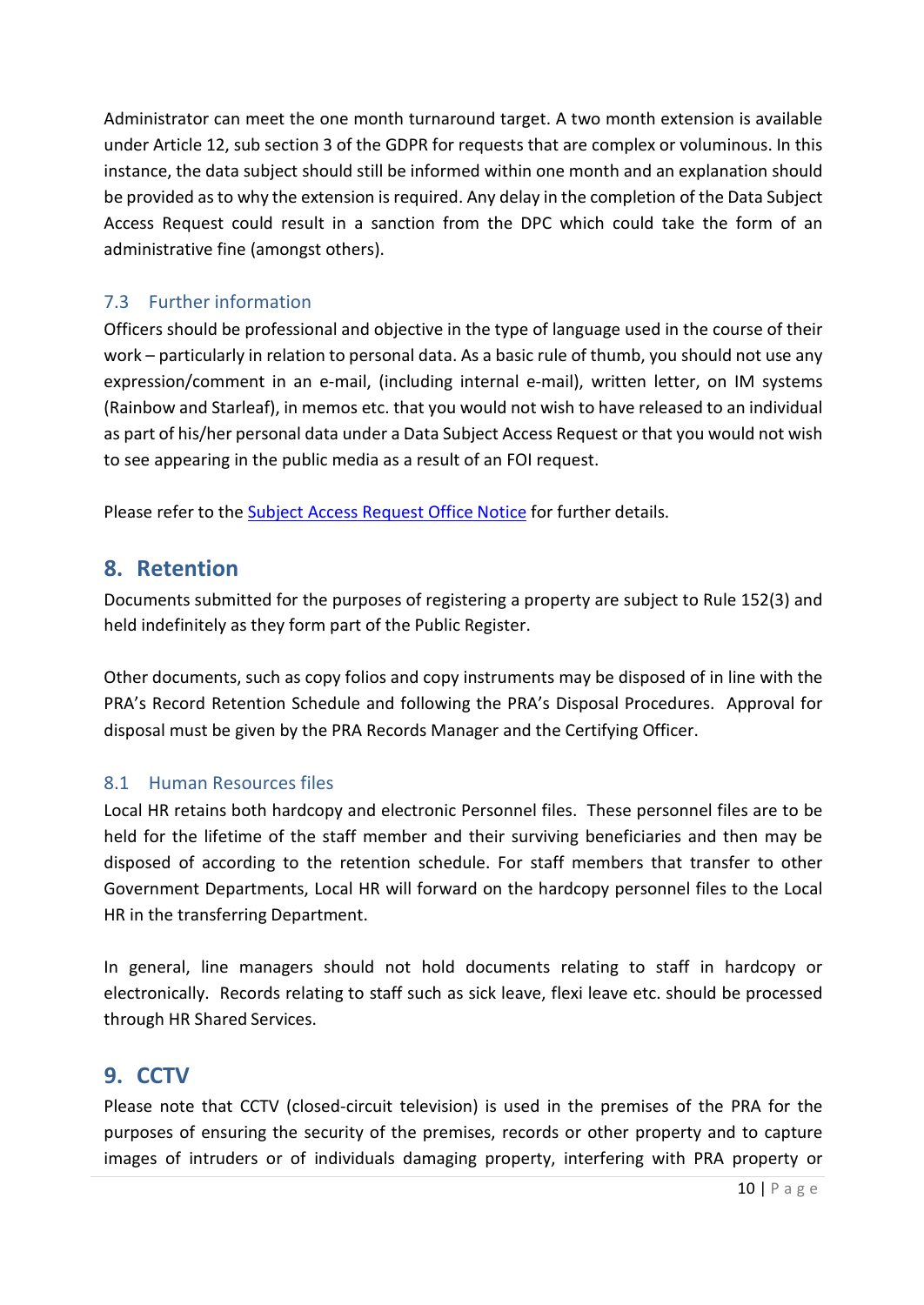removing goods without authorisation. [Office Notice 5 of 2017](http://opra/cctv-policy-and-operating-procedures-ip-cs-office-notice-5-of-2017/) [pr](http://opra/cctv-policy-and-operating-procedures-ip-cs-office-notice-5-of-2017/)ovides further details of the use of CCTV in the PRA.

# <span id="page-13-0"></span>**10. The use of ICT in the PRA for staff**

There is a suite of Office Notices detailing the responsibilities of staff and their use of ICT facilities. These notices can be found in the [Internal Procedures Office Notices section.](http://opra/knowledge-base/reference-material/office-notices/internal-practice/) To summarise, in terms of Data Protection, at a minimum staff should ensure that:

- the intended recipient has been correctly entered when sending emails;
- information contained in emails does not relate to a third party which could give rise to a data breach;
- passwords are compliant with best practice; and
- screens are locked when staff are away from their desks.

# <span id="page-13-1"></span>**11. Data Protection and the PRA Websites**

The PRA provides online services to its customers in order to fulfil its statutory duty of providing access to the public Land Register. The full privacy policy of the PRA regarding the use of the PRA website and the data collected can be found here [https://www.prai.ie/privacy-policy/.](https://www.prai.ie/privacy-policy/) However, in summary:

- The PRA will not collect any personal information about individuals during their visit to the websites without clear consent.
- Any information which is provided by individuals during their visit will be treated with appropriate standards of security and confidentiality and in strict accordance with the terms of the prevailing Data Protection legislation.
- Visitors to these sites cannot be identified through the collection of technical information and it is only used to assist in providing and developing an efficient service and to make the sites more effective.
- The PRA does not use cookies or web beacons on its websites, apart from temporary "session" cookies which enable a visitor's web browser to remember which pages have already been visited during that particular session.
- Credit or debit card information of customers is not retained on the site, rather it is securely transferred to a secure online payments provider.

# **12. Data Sharing Policy**

The PRA may also provide bulk data from the Land Register to other Government Departments and Agencies in accordance with legislation. Access to bulk extraction may also be provided subject to application as set out below.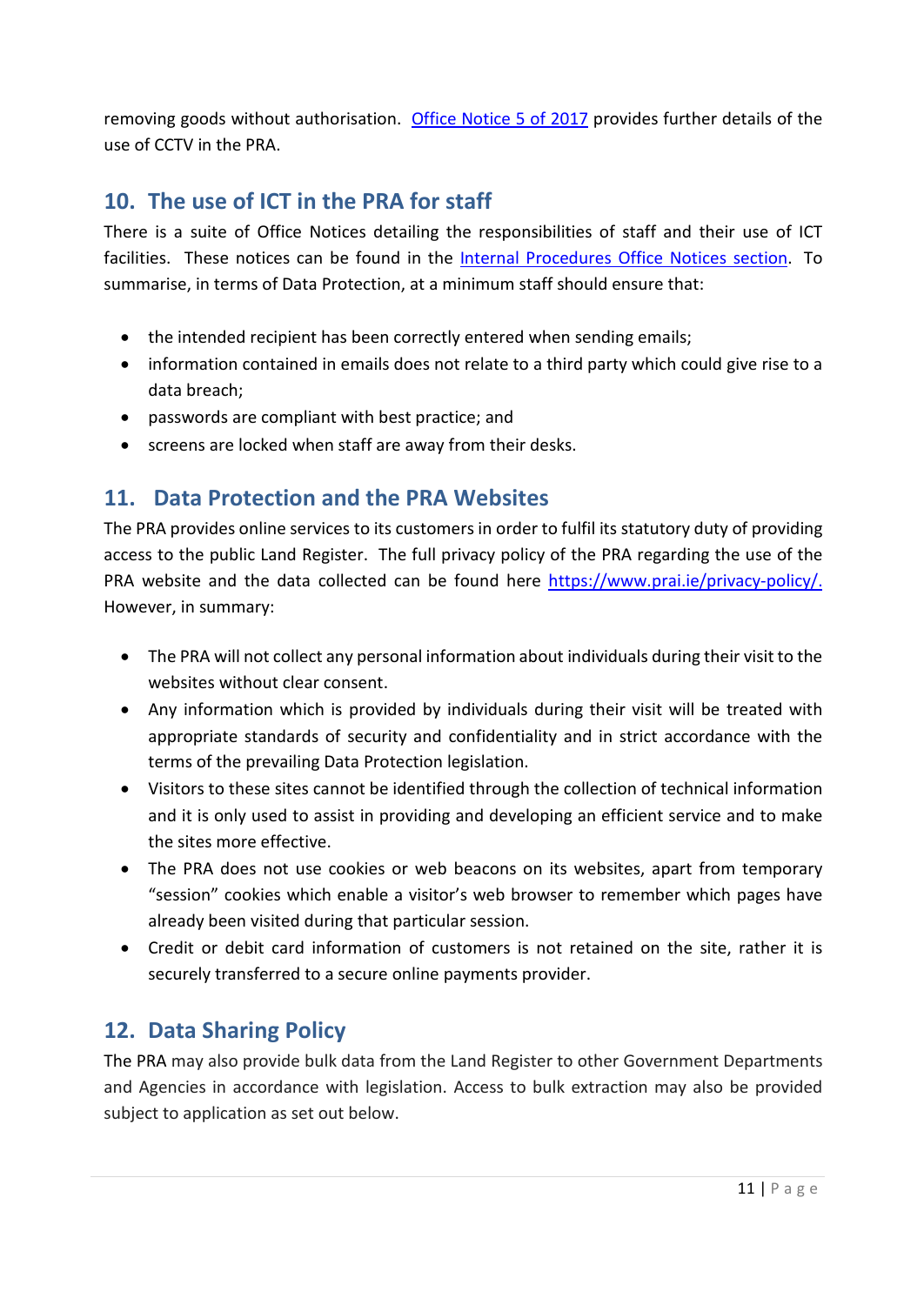There are three provisions whereby a customer may submit an application to the PRA for data extracts from the Land Register. It should be noted that the provision of such data may be subject to certain terms and conditions and may involve the signing of a Data Sharing Agreement, including under the Data Sharing and Governance Act 2019.

Applications to the PRA for data extracts may be made pursuant to one of the following application types:

- Land Registry Fees Order 2012 (Schedule Item 22).
- PSI Regulations S.I. 525/2015.
- Other Specific Statutory provision.

Further information on data extraction can be found on Appendix 7b of the PRA's Mapping [Guidelines.](https://www.prai.ie/mapping-guidelines/)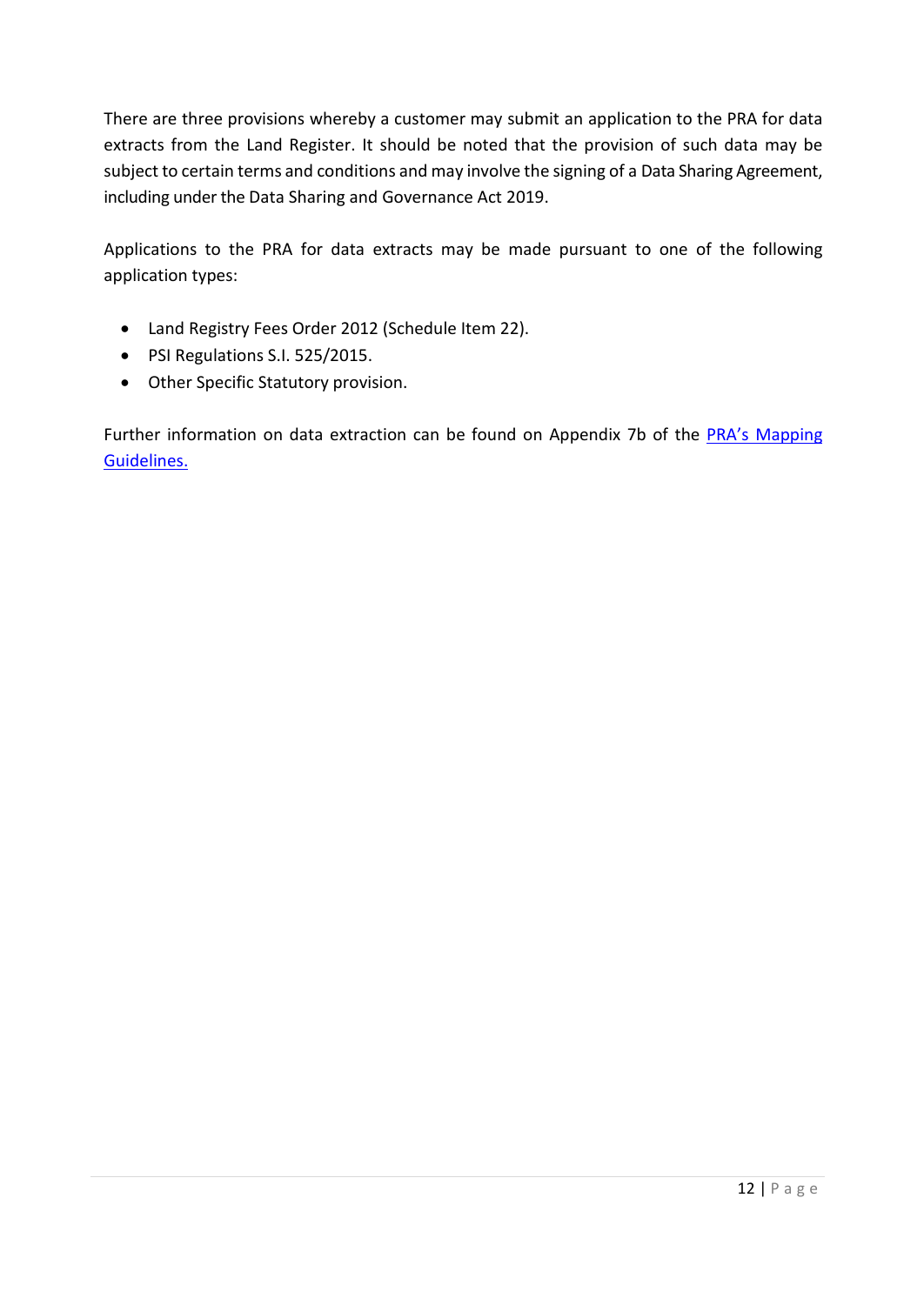# <span id="page-15-0"></span>**Appendix 1 - Office Notices**

The following notices provide additional detail on the Data Protection Policies of the PRA:

| Information and Communication Technology<br>Facilities: Acceptable Usage Policy  | IP (ICT) Office Notice 4/2021        |
|----------------------------------------------------------------------------------|--------------------------------------|
| Protocol for the Reporting of Potential Money<br>Laundering to An Garda Síochána | IP (CS) Office Notice 5/2021         |
| Policy on the Use of Laptop Computers                                            | IP (ICT) Office Notice 1 of 2020     |
| Protocol for Data Disclosure to An Garda<br>Síochána                             | IP (CFU) Office Notice No. 2 of 2020 |
| Clean Desk and Workspace Policy                                                  | IP (CS) Office Notice 4 of 2020      |
| Personal Data of Staff                                                           | IP (CS) Office Notice 1/2019         |
| Security of Personal Data in Transit                                             | IP (CS) Office Notice 2/2019         |
| <b>Building Security &amp; Visitors</b>                                          | IP (CS) Office Notice 3/2019         |
| Management and Filing of Instruments                                             | IP (CS) Office Notice 5 of 2019      |
| <b>Management of Dealings</b>                                                    | IP (CS) Office Notice 6 of 2019      |
| Passwords and Security                                                           | IP (ICT) Office Notice 4/2018        |
| Security and Use of Smartphone                                                   | IP (ICT) Office Notice 6/2018        |
| <b>Subject Access Request</b>                                                    | IP (CS) Office Notices 7/2018        |
| <b>Personal Data of Customers</b>                                                | IP (CS) Office Notice 10/2018        |
| <b>CCTV and Operating Procedures</b>                                             | IP (CS) Office Notice 5/2017         |
| Monitoring of Staff & Use of ICT Facilities                                      | IP (ICT) Office Notice 6/2010        |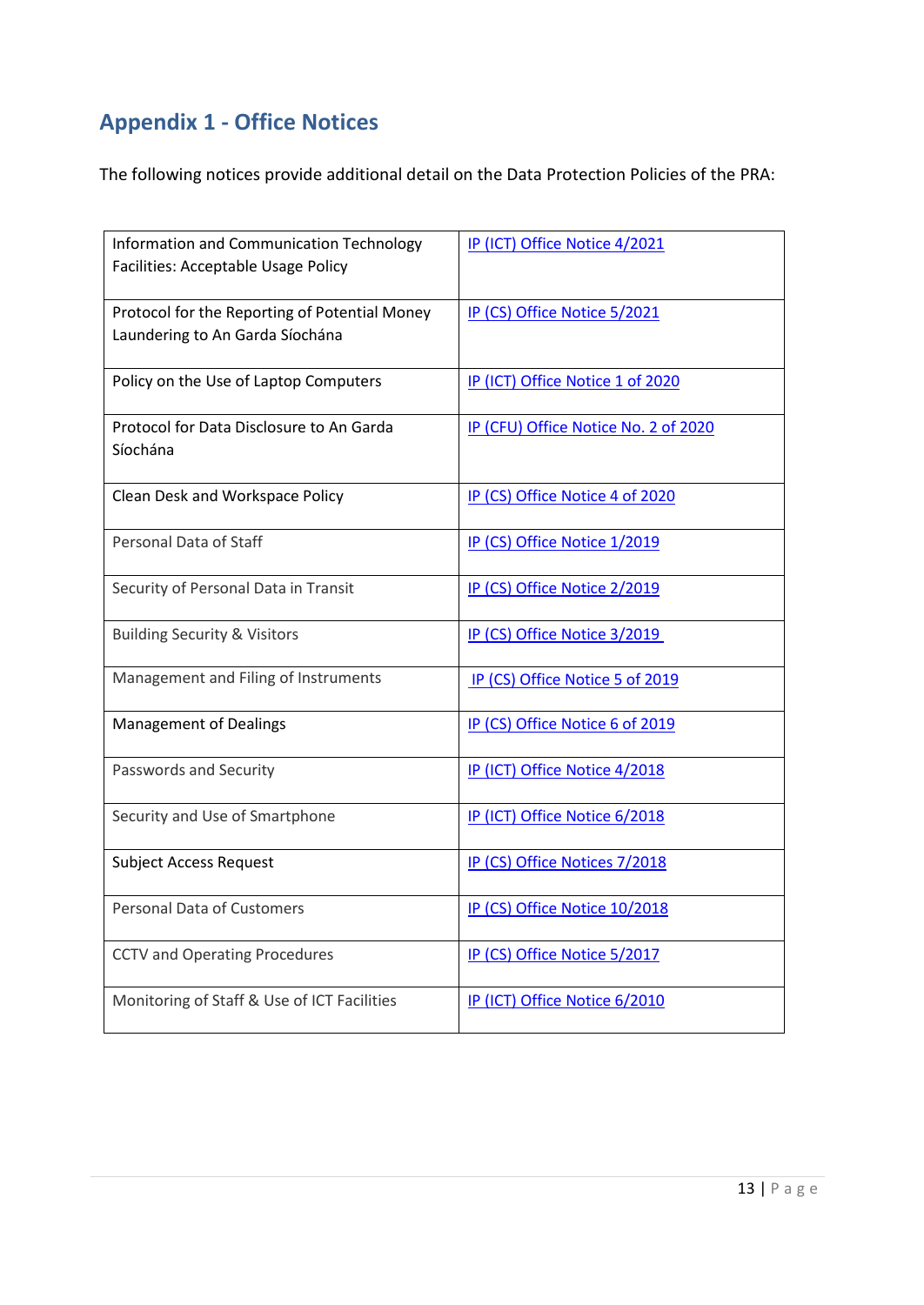# <span id="page-16-0"></span>**Appendix 2 - Key Definitions**

The following are the list of key definitions in Data Protection legislation. Please refer to Article 4 of the GDPR for additional definitions.

| <b>Term</b>                                          | <b>Definition</b>                                                                                                                                                                                                                                                                                                                                                                                                                                                                                                                                                                                                                                                                                                                                                                             |  |  |  |
|------------------------------------------------------|-----------------------------------------------------------------------------------------------------------------------------------------------------------------------------------------------------------------------------------------------------------------------------------------------------------------------------------------------------------------------------------------------------------------------------------------------------------------------------------------------------------------------------------------------------------------------------------------------------------------------------------------------------------------------------------------------------------------------------------------------------------------------------------------------|--|--|--|
| <b>Data Subject</b>                                  | The individual as referred to in the Data Protection Acts. This includes<br>the PRA's customers and staff.                                                                                                                                                                                                                                                                                                                                                                                                                                                                                                                                                                                                                                                                                    |  |  |  |
| <b>Personal Data</b>                                 | Data relating to a living individual who is or can be identified either from<br>the data or from the data in conjunction with other information. For<br>example, a customer is readily identifiable from his policy number. Staff<br>may be identifiable from his or her role title.                                                                                                                                                                                                                                                                                                                                                                                                                                                                                                          |  |  |  |
| <b>Special Categories of</b><br><b>Personal Data</b> | Means personal data consisting of information as to:<br>the racial or ethnic origin, the political opinions or the religious or<br>$\circ$<br>philosophical beliefs of the data subject;<br>whether the data subject is a member of a trade union;<br>$\circ$<br>the physical or mental health or condition, sexual orientation or<br>$\circ$<br>sexual life of the data subject;<br>the commission or alleged commission of any offence by the data<br>$\circ$<br>subject; and<br>any proceedings for an offence committed or alleged to have been<br>$\circ$<br>committed by the data subject, the disposal of such proceedings or<br>the sentence of any court in such proceedings;<br>any processing of genetic or biometric data in order to uniquely<br>$\circ$<br>identify the person. |  |  |  |
| <b>Data Protection</b><br><b>Commission</b>          | The supervisory authority for the purposes of the Data Protection<br>Regulation and the Directive. The Commission will consist of up to<br>three members (Commissioners). It is independent in the<br>performance of its functions and monitors the lawfulness of<br>processing of personal data.                                                                                                                                                                                                                                                                                                                                                                                                                                                                                             |  |  |  |
| <b>Commissioner for Data</b><br><b>Protection</b>    | Each member of the DPC is a Commissioner for Data Protection. The<br>person who is the Data Protection Commissioner immediately<br>before the establishment day will be a Commissioner for Data<br>Protection. They are responsible for upholding therights of<br>individuals as set out in the Data Protection Bill, and enforcing the<br>obligations upon data controllers.                                                                                                                                                                                                                                                                                                                                                                                                                 |  |  |  |
| <b>Data Controller</b>                               | The company or organisation that collects and processes personal<br>data. For the purposes of Data Protection legislation, the PRA is a<br>Data Controller.                                                                                                                                                                                                                                                                                                                                                                                                                                                                                                                                                                                                                                   |  |  |  |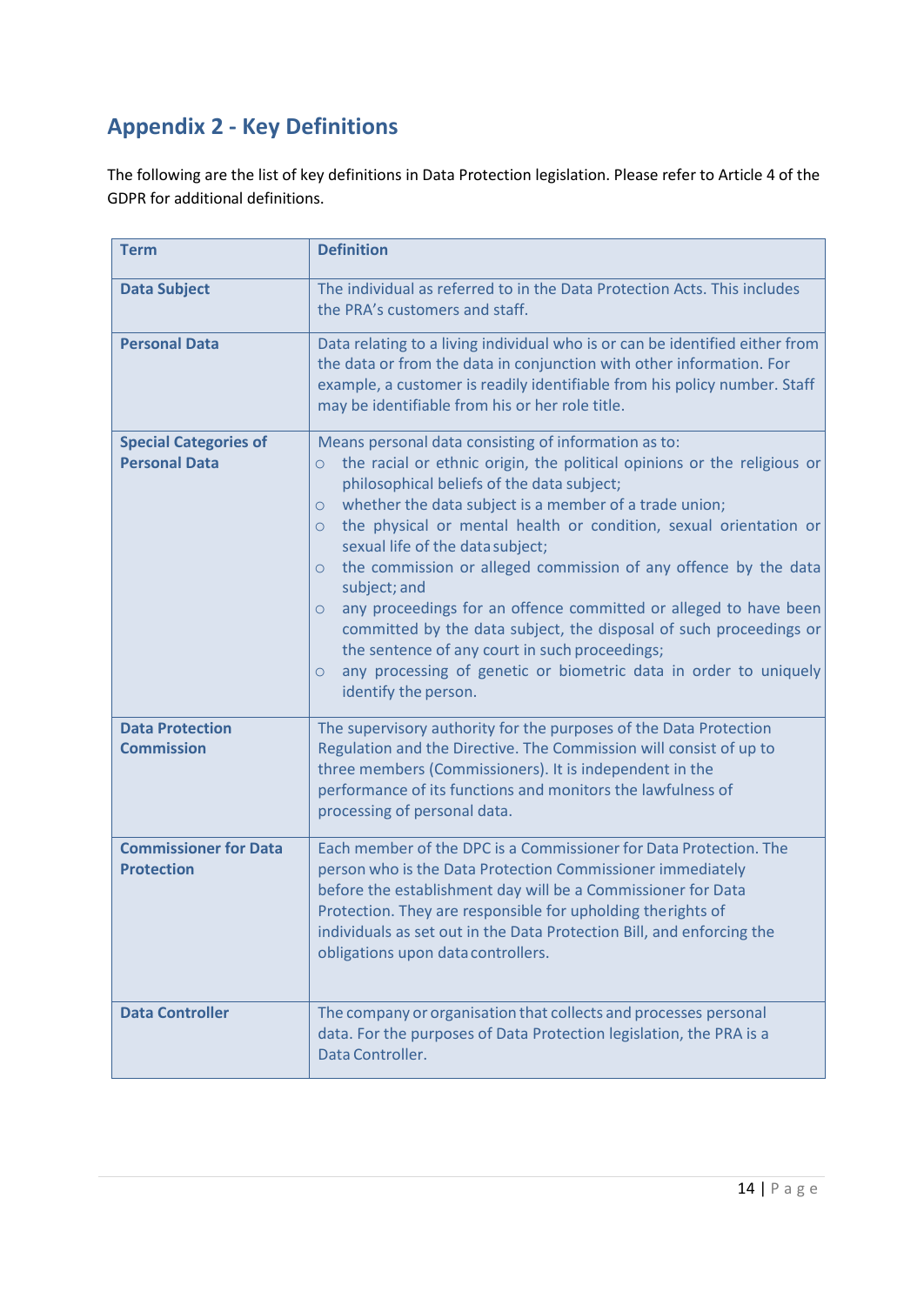| <b>Data Processor</b>          | The third party contracted to process personal data on behalf of the<br>Data Controller. For example, the National Shared Services<br>organisation and the PRA's third party administration providers. |
|--------------------------------|--------------------------------------------------------------------------------------------------------------------------------------------------------------------------------------------------------|
| <b>Data Protection Officer</b> | An expert on data privacy who works independently within an<br>organisation to ensure that an entity is adhering to the policies and<br>procedures set forth in the GDPR.                              |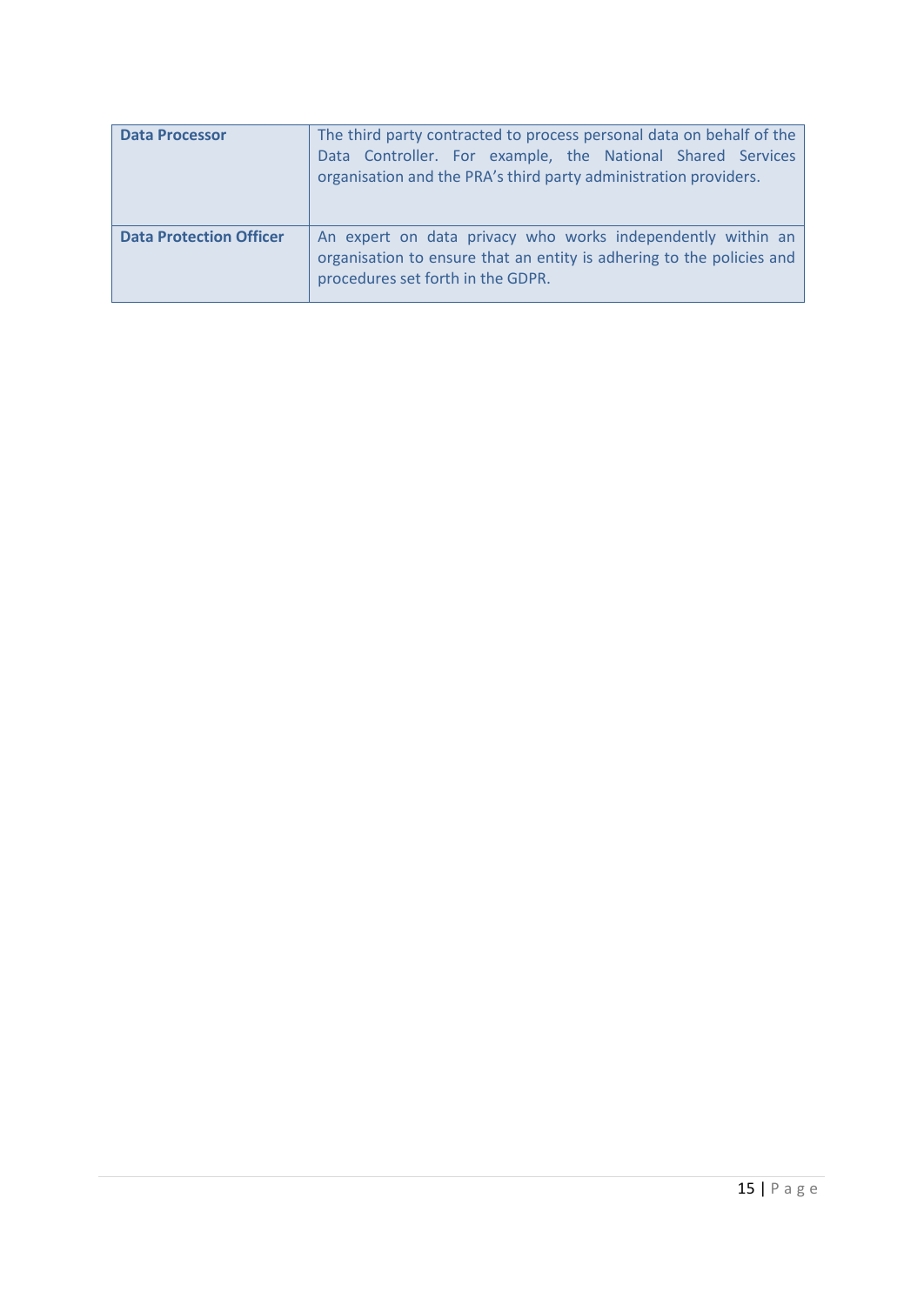# <span id="page-18-0"></span>**Appendix 3 - Useful Contacts**

| <b>Title</b>                                                | <b>Name</b>          | <b>Email</b>           | <b>Phone</b><br><b>Number</b> |  |  |  |
|-------------------------------------------------------------|----------------------|------------------------|-------------------------------|--|--|--|
| <b>Property Registration Authority Staff and Roles</b>      |                      |                        |                               |  |  |  |
| <b>Data Protection Officer</b>                              | <b>Aidan Timmins</b> | Aidan.Timmins@prai.ie  | 01 804 8051                   |  |  |  |
| <b>Data Protection Manager</b>                              | <b>James Barry</b>   | James.Barry@prai.ie    | 01 804 8158                   |  |  |  |
| <b>Data Protection</b><br><b>Administrator/Data Officer</b> | <b>Liz McDonnell</b> | Liz.Mcdonnell@prai.ie  | 01 804 8039                   |  |  |  |
| <b>Data Protection Support</b>                              | <b>Niamh Hayden</b>  | Niamh.Hayden@prai.ie   | 01 804 8433                   |  |  |  |
| <b>Data Protection Commission</b>                           |                      |                        |                               |  |  |  |
| <b>Data Protection Commissioner</b>                         | <b>Helen Dixon</b>   | info@dataprotection.ie | 01 7650100/<br>1800437 737    |  |  |  |